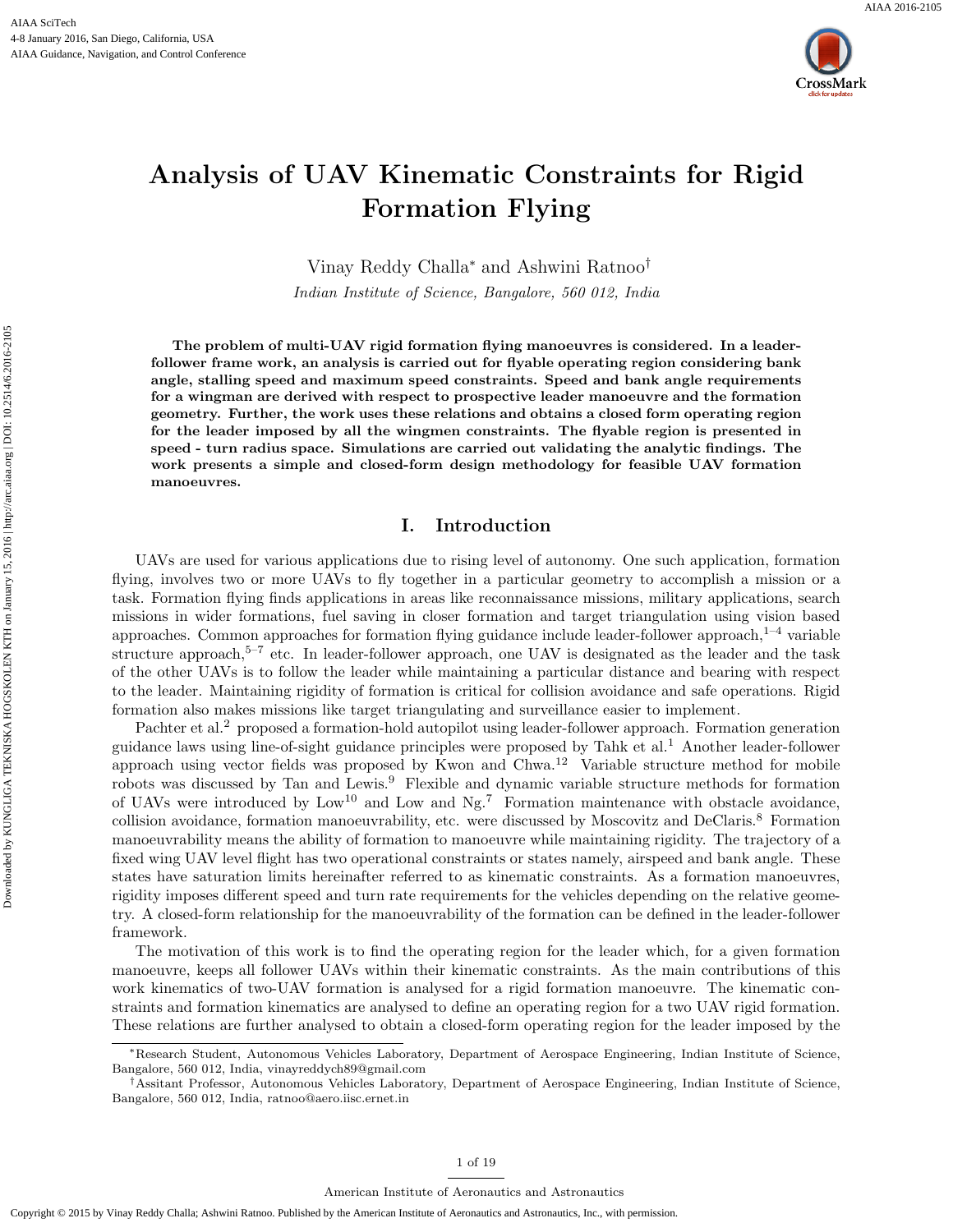all wingmen constraints. The flyable region is presented in turn radius-speed space. Simulations for different operating points are presented to validate the analytic findings.

Reminder of the paper is organised as follows: In Section II, kinematic constraints and formation kinematics have been analysed. Section III presents derivation of curves defining operating region for two UAVs in rigid formation. The results obtained in Section III are extended to multiple UAV formation manoeuvre in Section IV. Simulation studies are presented for operating points within and outside the operating region in Section V. Concluding remarks are given in Section VI.

### II. Kinematic constraints and two-UAV formation

### A. Kinematic constraints

Fixed wing UAVs are nonholonomic systems, and have limitations on their turn rate and speed. For a level flight, the weight of the UAV is balanced by vertical component of lift force and the horizontal component of the lift force L provides the necessary centripetal force. A schematic of forces is shown in figure 1. The UAV turns with a radius R by maintaining a roll angle  $\phi$ . From figure 1, it can be deduced that,

$$
L\cos\phi = W = mg\tag{1}
$$

$$
L\sin\phi = ma_{lat} \tag{2}
$$

Equation (2) shows that a larger roll angle  $\phi$  produces more centripetal acceleration  $a_{lat}$ . This leads to a



Figure 1. UAV level turn.

requirement of a greater lift force, as governed by Eq. (1), for a level flight. Consequently, if  $L_{max}$  is the maximum lift force generated by the UAV, the roll angle limitation  $\phi_{lim}$  can be deduced by using Eq. (1) as,

$$
\phi_{lim} = \cos^{-1}\left(\frac{mg}{L_{max}}\right) \tag{3}
$$

Typically  $\phi_{max}$ , the maximum roll angle of UAV, is chosen as  $\phi_{max} < \phi_{lim}$ .

Lift force is dependent on the airspeed of UAV, and there exists minimum airspeed called stall speed  $V_{stall}$  at which aircraft starts stalling, it is unable to generate the required lift. The minimum speed  $V_{min}$ , of the UAV is chosen such that UAV can maintain maximum roll angle  $\phi_{max}$  without stalling. Also, a limited thrust limits the maximum airspeed of UAV.  $V_{max}$  is the maximum airspeed of UAV, and is achieved at maximum throttle. Parameters  $V_{max}$ ,  $V_{min}$  and  $\phi_{max}$  define the three limiting factors of fixed wing UAV manoeuvrability.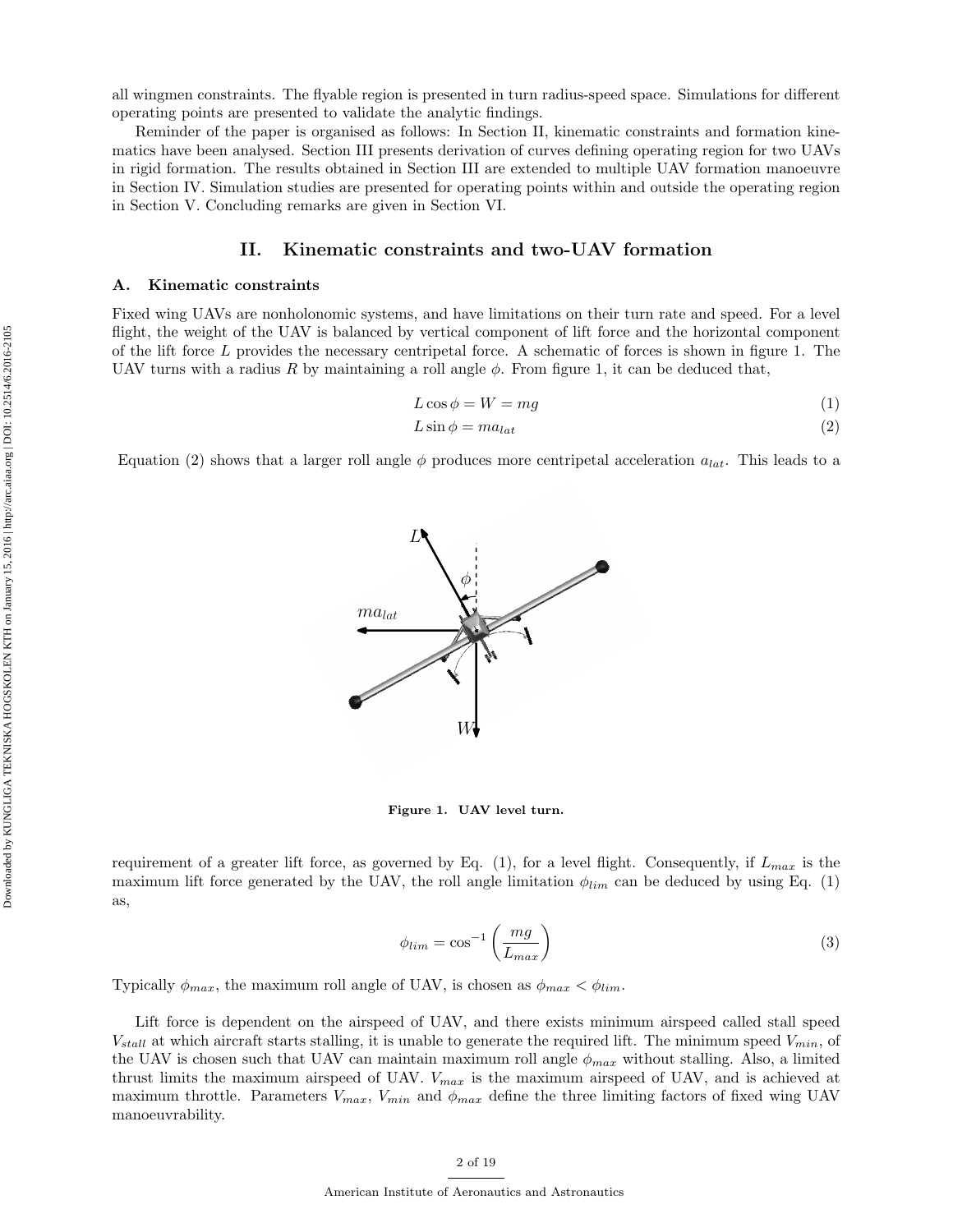Other parameters can be derived from these three parameters. Dividing Eq. (2) by Eq. (1). we get,

$$
\tan \phi = \frac{a_{lat}}{g} \tag{4}
$$

$$
\Rightarrow a_{lat} = g \tan \phi \tag{5}
$$

where,  $a_{lat}$  is the centripetal acceleration which also can be represented as

$$
\frac{V^2}{R} = a_{lat} = g \tan \phi \tag{6}
$$

$$
\Rightarrow R = \frac{V^2}{g \tan \phi} \tag{7}
$$

Equation (7) shows that, a higher bank angle is required for tighter turns. As bank angle  $(\phi)$  is limited by  $\phi_{max}$ , Eq. (7) can be arranged to deduce as,

$$
R \ge \frac{V^2}{g\tan\phi_{max}}
$$

which can be used to determine a curve  $\mathcal{R}^{\phi_{max}}$  in speed-bank angle space as,

$$
\mathcal{R}^{\phi_{max}} \equiv V^2 - gR \tan \phi_{max} \le 0 \tag{8}
$$

Curve  $\mathcal{R}^{\phi_{max}}$  represents the bank angle limitation for an individual UAV. In a region bounded by  $\mathcal{R}^{\phi_{max}}$ the UAV can manoeuvre without saturating in bank angle. Based on bank angle limitation curve and speed constraints, the operating region for an individual UAV is shown in figure 2. Turn rate  $\dot{\gamma}$  is given by,

$$
\dot{\gamma} = \frac{V}{R} \tag{9}
$$

Using Eq.  $(7)$  in Eq.  $(9)$  leads to

$$
\Rightarrow \dot{\gamma} = \frac{g \tan \phi}{V} \tag{10}
$$



Figure 2. Operating region for a single UAV.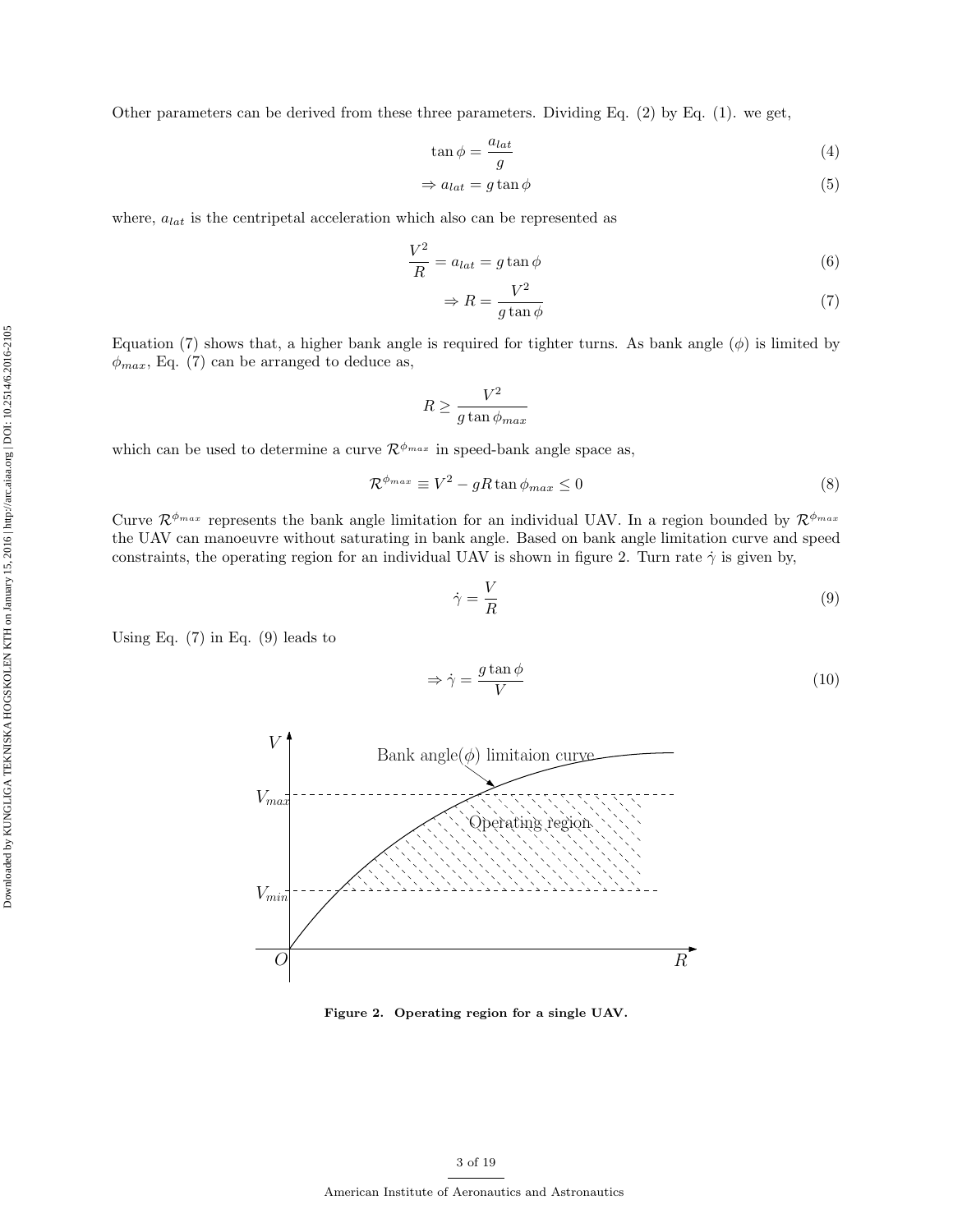### B. Formation kinematics

To derive kinematic relations between UAVs in formation, consider two UAVs (leader-follower) as shown in figure 3 manoeuvring in a rigid formation. For a rigid formation, the distance  $\rho_c$  between UAVs and relative orientation  $\theta_c$  with respect to leader's heading should be constant, that is,

$$
\dot{\rho}_c = 0
$$
\n
$$
\dot{\theta}_c = 0
$$
\n(11)

The kinematic equations for the formation can be written as,

$$
\dot{\rho_c} = V_l \cos \theta_c - V_w \cos \theta \tag{12}
$$

$$
\rho_c \left( \dot{\theta}_c + \dot{\gamma}_l \right) = -V_l \sin \theta_c + V_w \sin \theta \tag{13}
$$

Here,  $V_l$  and  $\gamma_l$  are the speed and heading of the leader, respectively and similarly,  $V_w$  and  $\gamma_w$  are the speed and heading of wingman, respectively.  $R_l$  represents the instantaneous turn radius of the leader.



Figure 3. Formation geometry.

Where,  $\dot{\gamma}_l = \frac{V_l}{R_l}$  and  $\theta = \gamma_l + \theta_c - \gamma_w$ . Imposing Eq. (11) on Eq. (12) and Eq. (13) it can be deduced that for a rigid formation,

$$
V_w \cos(\gamma_l + \theta_c - \gamma_w) = V_l \cos \theta_c \tag{14}
$$

$$
V_w \sin(\gamma_l + \theta_c - \gamma_w) = \rho_c \frac{V_l}{R_l} + V_l \sin \theta_c \tag{15}
$$

Equations (14) and (15) can be solved for  $\gamma_w$  and  $V_w$  as,

$$
\gamma_w = \gamma_l + \theta_c - \tan^{-1} \left( \frac{\sin \theta_c + \frac{\rho_c}{R_l}}{\cos \theta_c} \right)
$$
\n(16)

$$
V_w = V_l \sqrt{1 + \frac{\rho_c^2}{R_l^2} + 2\frac{\rho_c}{R_l}\sin\theta_c}
$$
 (17)

### 4 of 19

American Institute of Aeronautics and Astronautics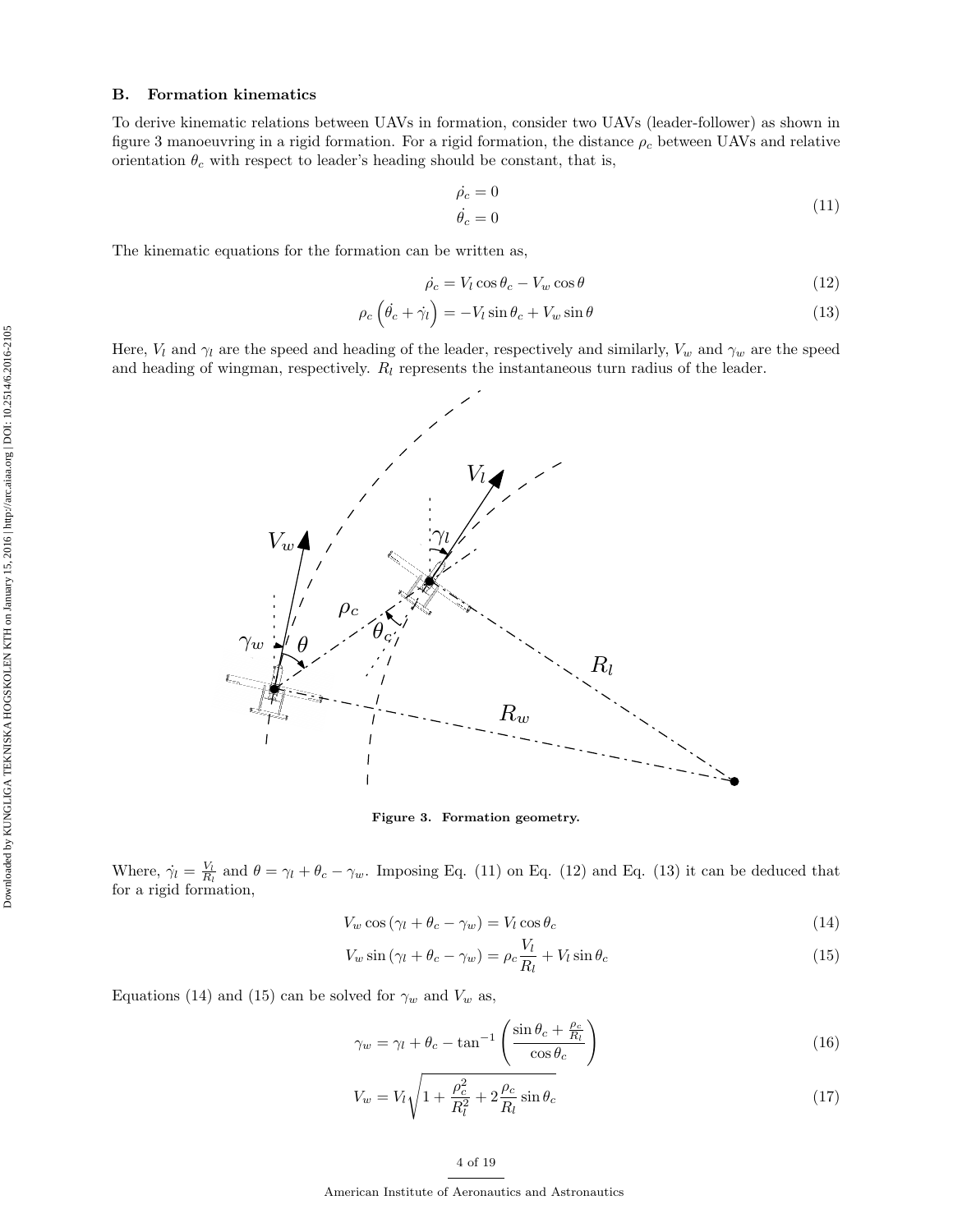Equations (16) and (17), govern the required heading and speed of the follower to maintain the desired formation. Differentiating Eq. (16) with respect to time results in,

$$
\dot{\gamma_w} = \dot{\gamma_l} \tag{18}
$$

From Eq. (18) it is evident that for UAVs in formation, the turn rates should be the same. This can also be understood as the time taken for one complete turn should be same for both the vehicles. In the following section, two UAV formation is considered and the effect of kinematic constraints obtained in this section on rigidity of the formation is analysed.

# III. Operating Region for two UAVs in rigid formation

The objective here is to find an operating region for the leader which guarantees a within flyable limit operation for all the wingmen. To establish operating region for a rigid formation, the formations kinematics derived in previous section are analysed along with the UAV level turn limits. Consider two UAVs flying in rigid formation as shown in figure 3. Let  $R_w$  and  $R_l$  be instantaneous turn radius of wingman and leader, respectively. The relation between the velocities and heading of wingman and leader are given in Eq. (16) and Eq. (17). From Eq. (18) it can be deduced that,

$$
\frac{V_w}{R_w} = \frac{V_l}{R_l}
$$
\n
$$
\Rightarrow R_w = \frac{V_w}{V_l} R_l \tag{19}
$$

Using Eq.  $(19)$  in Eq.  $(17)$  leads to,

$$
R_w = R_l \sqrt{1 + \frac{\rho_c^2}{R_l^2} + 2\frac{\rho_c}{R_l}\sin\theta_c}
$$
 (20)

Rewriting Eq. (20) as,

$$
R_w = kR_l \tag{21}
$$

where

$$
k = \sqrt{1 + \frac{\rho_c^2}{R_l^2} + 2\frac{\rho_c}{R_l}\sin\theta_c}
$$
\n(22)

Similarly, using Eq. (10) in Eq. (18) results in,

$$
\tan \phi_w = k \tan \phi_l \tag{23}
$$

Note that for  $k > 1$ , using Eq. (21)  $R_w > R_l$ , implies that wingman's instantaneous turn radius is larger than that of the leader and it is referred to as outer UAV. Similarly If  $k \leq 1$ , then  $R_w \leq R_l$  that is wingman instantaneous turn radius is smaller than or equal to that of the leader and therefore called inner UAV. Analysis for the operating region with outer and inner UAVs is presented in the following subsections.

### A. Operation region constraints due to an outer wingman $(k > 1)$

In this case, wingman is an outer UAV with  $k > 1$ . From Eq. (23) for  $k > 1$ ,  $\phi_w > \phi_l$ , the wingman requires a higher bank angle. Let  $V_l^*$ ,  $R_l^*$  and  $\phi_l^*$  be the leader's states at which the wingman bank angle reaches its maximum value. Using Eq. (23) it can be deduced that,

$$
\tan \phi_l^* = \frac{\tan \phi_{max}}{k} \tag{24}
$$

Using Eq.  $(7)$  and Eq.  $(24)$  implies

$$
V_l^{*2}k = gR_l^* \tan \phi_{max} \tag{25}
$$

$$
\Rightarrow V_l^{*2} \sqrt{1 + \frac{\rho_c^2}{R_l^{*2}} + 2\frac{\rho_c}{R_l^{*}}\sin\theta_c} = gR_l^{*} \tan\phi_{max}
$$
\n(26)

American Institute of Aeronautics and Astronautics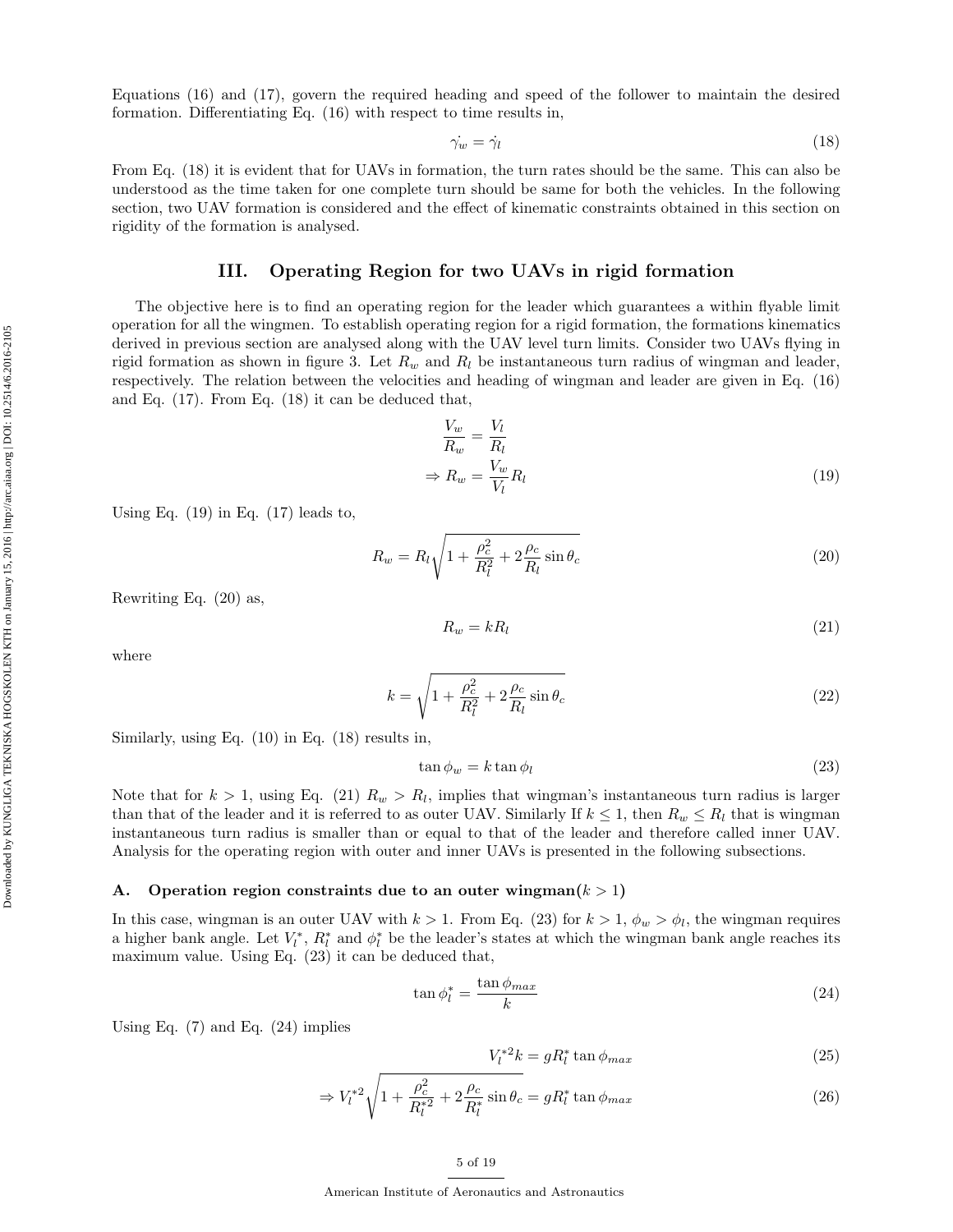Rearranging Eq. (26) leads to,

$$
V_l^{*4} R_l^{*2} + 2 \rho_c V_l^{*4} R_l \sin \theta_c^* + V_l^{*4} \rho_c^2 - g^2 \tan^2 (\phi_{max}) R_l^{*4} = 0
$$

This equation represents a fourth degree polynomial curve in  $(R_l, V_l)$  space and is called bank angle saturation curve. The corresponding region  $\mathcal{R}_W^{\phi_{max}}$  in  $(R_l, V_l)$  space, where wingman can maintain formation without reaching banking saturation  $\phi_w \leq \phi_{max}$  is given by,

$$
\mathcal{R}_W^{\phi_{max}} \equiv V_l^{*4} R_l^{*2} + 2\rho_c V_l^{*4} R_l \sin \theta_c^* + V_l^{*4} \rho_c^2 - g^2 \tan^2 \left(\phi_{max}\right) R_l^{*4} \le 0 \tag{27}
$$

This region represents the operating region for the leader UAV such that the follower doesn't saturate in bank angle. This region should be subset of  $\mathcal{R}^{\phi_{max}}$  as any UAV is bounded by Eq. (8). This is proven in the following lemma.

**Lemma III.1.** For rigid UAV formation, if there exists at least one follower W with  $k > 1$ , then  $\mathcal{R}_W^{\phi_{max}} \subset$  $\mathcal{R}^{\phi_{max}}$ , where  $\mathcal{R}^{\phi_{max}}$  is bank angle saturation region of the leader and  $\mathcal{R}_W^{\phi_{max}}$  is the bank angle limit imposed on the leader by an outer UAV.

*Proof.* Consider an outer UAV in rigid formation with leader. Let  $(R_l^*, V_{lw}^*)$  be the operating point of the leader where follower saturates in bank angle and  $(R_l^*, V_l^*)$  be the operating point where leader itself saturates in bank angle. From Eq. (25) we can write,

$$
V_{lw}^{*2} = \frac{gR_l^* \tan \phi_{max}}{k} \tag{28}
$$

$$
k > 1
$$
  
\n
$$
\frac{gR_l^* \tan \phi_{max}}{k} < gR_l^* \tan \phi_{max}
$$
  
\n
$$
V_{lw}^{*2} < V_l^{*2}
$$
  
\n
$$
V_{lw}^* < V_l^*
$$
\n(29)

Equation (50) shows that every saturation point  $(R_l^*, V_{lw}^*)$  lies within the region  $(R_l^*, V_l^*)$ . Therefore,

$$
\mathcal{R}_W^{\phi_{max}} \subset \mathcal{R}^{\phi_{max}} \tag{30}
$$

 $\Box$ 

Lemma III.1 shows that inner wingmen bank angle is within flyable limits for any leader bank angle within its own flyable limits. Next, the speed requirements for such a formation  $(k > 1)$  are investigated. From Eq. (17) for  $k > 1$ ,

$$
V_w > V_l
$$

Consider the leader's states as  $V_l^*$ ,  $R_l^*$  and  $\phi_l^*$  which requires the wingman to use the maximum speed, that is, when  $V_w = V_{max}$ . Rewriting Eq. (17) leads to

$$
V_{max} = V_l^* \sqrt{1 + \frac{\rho_c^2}{R_l^{*2}} + 2\frac{\rho_c}{R_l^*} \sin \theta_c}
$$
 (31)

$$
\Rightarrow R_l^{*2} V_{max}^2 - V_l^{*2} R_l^{*2} - V_l^{*2} \rho_c^2 - 2V_l^{*2} \rho_c \sin \theta_c R_l^* = 0 \tag{32}
$$

For  $V_w < V_{max}$  a region  $\mathcal{R}_{W}^{V_{max}}$ , hereinafter known as maximum airspeed saturation region, can be obtained from Eq.  $(32)$  as

$$
\mathcal{R}_W^{V_{max}} \equiv V_l^2 R_l^2 + V_l^2 \rho_c^2 + 2V_l^2 \rho_c R_l - R_l^2 V_{max}^2 \le 0 \tag{33}
$$

A leader flying in this region ensures that the follower requires a speed less than the maximum airspeed. In case of two UAV formation an with outer follower, the operating region to ensure both  $V_w \leq V_{max}$  and  $\phi_w \le \phi_{max}$  is the obtained intersection of the regions  $\mathcal{R}_{W}^{\phi_{max}}$  and  $\mathcal{R}_{W}^{\overline{V}_{max}}$ . A leader operation within the region  $\mathcal{R}^{outer} \equiv \mathcal{R}_W^{\phi_{max}} \cap \mathcal{R}_W^{V_{max}}$  guarantees rigid formation with an outer wingman  $(k > 1)$ . This region could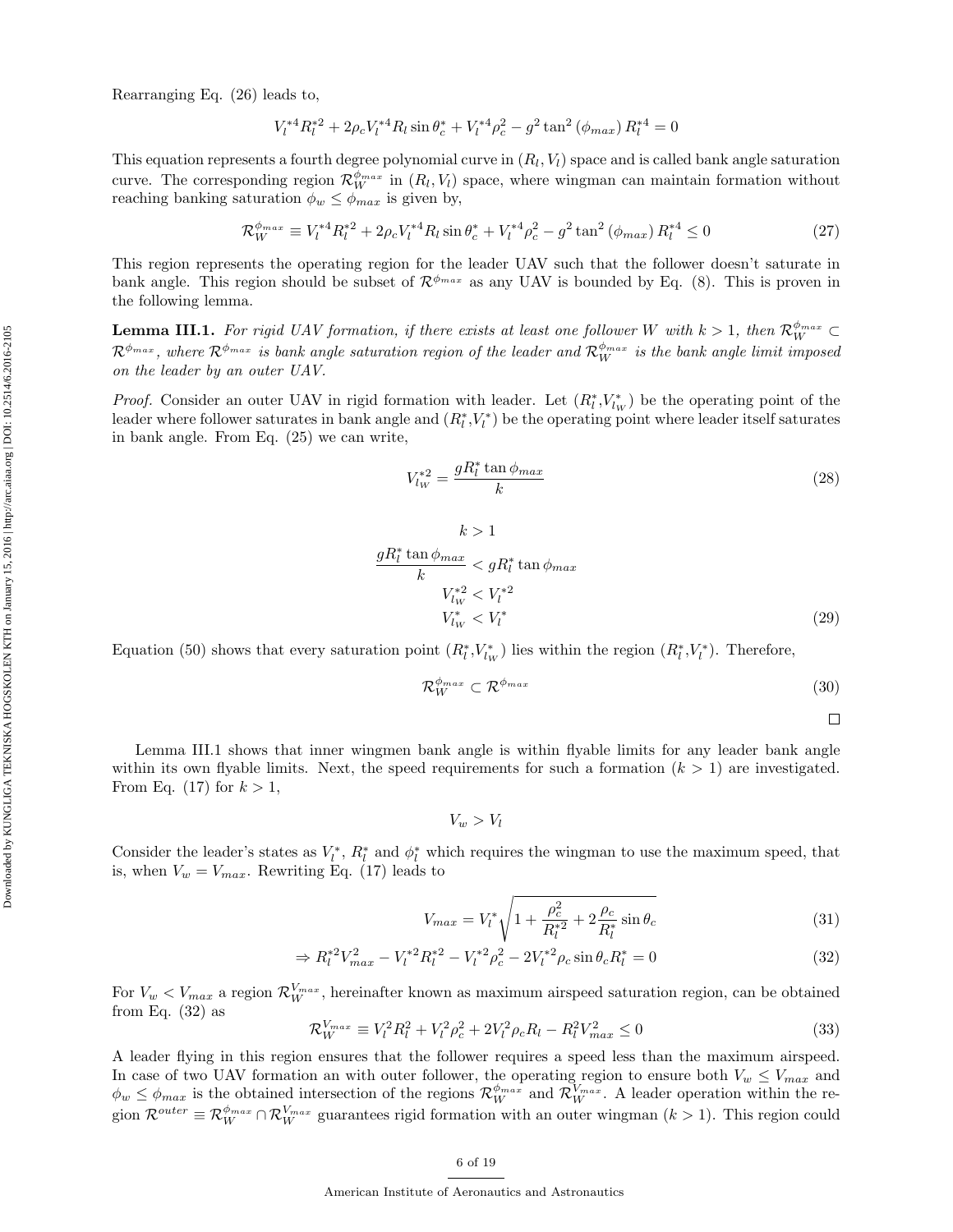

Figure 4. Operating region of leader with an outer UAV  $(k > 1)$ .

be explained as the conditions imposed by outer UAV on the leader to maintain rigidity. The intersection region for an example scenario with  $V_{max} = 75 \text{m/s}$ ,  $V_{min} = 30 \text{m/s}$ ,  $\phi_{max} = 20^{\degree}$ ,  $\rho_c = 300 \text{ m}$  and  $\theta_c = 45^{\degree}$ is shown in figure 4. The bank angle limitation curve and  $V_{max}$  limitation curve are also shown. Note that the speed saturation curve is asymptotic to  $V_{max}$  and touches  $V_{max}$  at  $R_l = \infty$ , which is a non-manoeuvring formation.

### B. Operating region constraints due to inner wingman( $k \leq 1$ )

In this case an inner wingman, using Eq. (23) with  $k \leq 1$  results in  $\phi_w \leq \phi_l$ , the wingman bank angle is less than that of the leader. Hence there is no bank angle limitation imposed by the inner followers on the leader From Eq. (15), the wingman's speed  $V_w < V_l$ , for  $k \leq 1$ . Hence, the inner wingman moves with a slower speed as compared to the leader. Consider the leader speed, turn radius and bank angle as  $V_l^*$ ,  $R_l^*$ and  $\phi_l^*$  which correspond to the inner wingman stall speed. Hence, using Eq. (17),

$$
V_{min} = V_l^* \sqrt{1 + \frac{\rho_c^2}{R_l^{*2}} + 2\frac{\rho_c}{R_l^{*2}}} \sin \theta_c
$$
 (34)

$$
\Rightarrow R_l^{*2} V_{min}^2 - V_l^{*2} R_l^{*2} - V_l^{*2} \rho_c^2 - 2V_l^{*2} \rho_c \sin \theta_c R_l^* = 0 \tag{35}
$$

For  $V_w < V_{min}$  a region  $\mathcal{R}_{W}^{V_{min}}$ , hereinafter known as minimum airspeed saturation region, can be obtained from Eq.  $(35)$  as

$$
\mathcal{R}_W^{V_{min}} \equiv V_l^2 R_l^2 + V_l^2 \rho_c^2 + 2V_l^2 \rho_c R_l - R_l^2 V_{min}^2 \ge 0 \tag{36}
$$

As the inner wingman does not impose a bank angle constraint on the leader,  $\mathcal{R}^{\phi_{max}}$  limits the bank angle operating region for the leader. The operating region in airspeed-turn radius space is determined by the intersection of  $\mathcal{R}_{W}^{V_{min}}$  and  $\mathcal{R}^{\phi_{max}}$  regions. Therefore a leader flying within the region  $\mathcal{R}^{inner} \equiv \mathcal{R}^{\phi_{max}} \cap \mathcal{R}_{W}^{V_{min}}$ guarantees rigid formation with inner wingman( $k \leq 1$ ). The intersection region for the example scenario one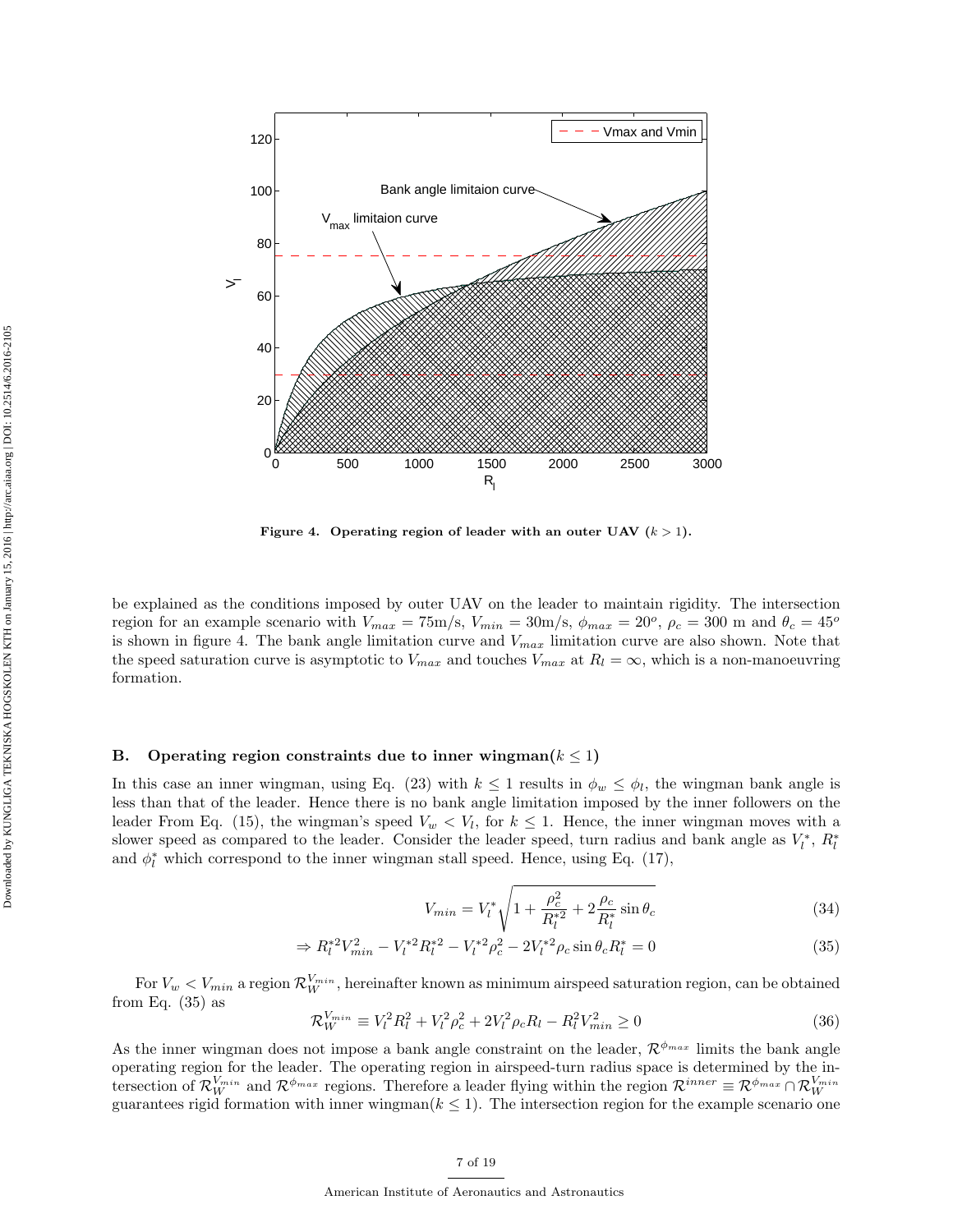with  $\theta_c = -45^{\circ}$  is shown in figure 5. Note that the  $V_{min}$  saturation curve asymptotically reaches  $V_{min}$  and touches  $V_{min}$  as  $R_l$  tends to infinity, which corresponds to a non-manoeuvring formation.



Figure 5. Operating region of leader with an inner UAV  $(k \leq 1)$ .

# IV. Operating region for multiple UAVs

Based on the individual analysis on inner and outer wingman configurations, this section deduces the leader operating region for multiple UAVs  $(> 2)$ . For a given formation configuration, the inner most and outer most UAVs are defined as UAVs with largest and smallest instantaneous turn radius, respectively. The outermost UAV has highest  $k$  and the innermost UAV has the least  $k$ . To define the operating region for multiple UAVs, the following lemmas are used.

**Lemma IV.1.** If  $W_1$ ,  $W_2$  are two outer followers with  $k_1$ ,  $k_2$  such that  $k_1 > k_2 > 1$ , then  $\mathcal{R}_{W_1}^{\phi_{max}} \subset \mathcal{R}_{W_2}^{\phi_{max}}$ . Where  $\mathcal{R}_{W_1}^{\phi_{max}}$  and  $\mathcal{R}_{W_2}^{\phi_{max}}$  are leader bank angle saturation regions corresponding to  $W_1$  and  $W_2$ , respectively.

*Proof.* Consider two outer UAVs  $W_1$  and  $W_2$  with formation parameters as  $\rho_{c1}$ ,  $\theta_{c1}$  and  $\rho_{c2}$ ,  $\theta_{c2}$ , respectively. Let  $(R_l^*,V_{w_1}^*)$  be the leader operating point where  $W_1$  saturates in bank angle and  $(R_l^*,V_{w_2}^*)$  be the operating point where  $W_2$  saturates in bank angle. Using Eq. (25) for the two operating points,

$$
V_{lw_1}^{*2} = \frac{gR_l^* \tan \phi_{max}}{k_1} \tag{37}
$$

$$
V_{l w_2}^{*2} = \frac{g R_l^* \tan \phi_{max}}{k_2} \tag{38}
$$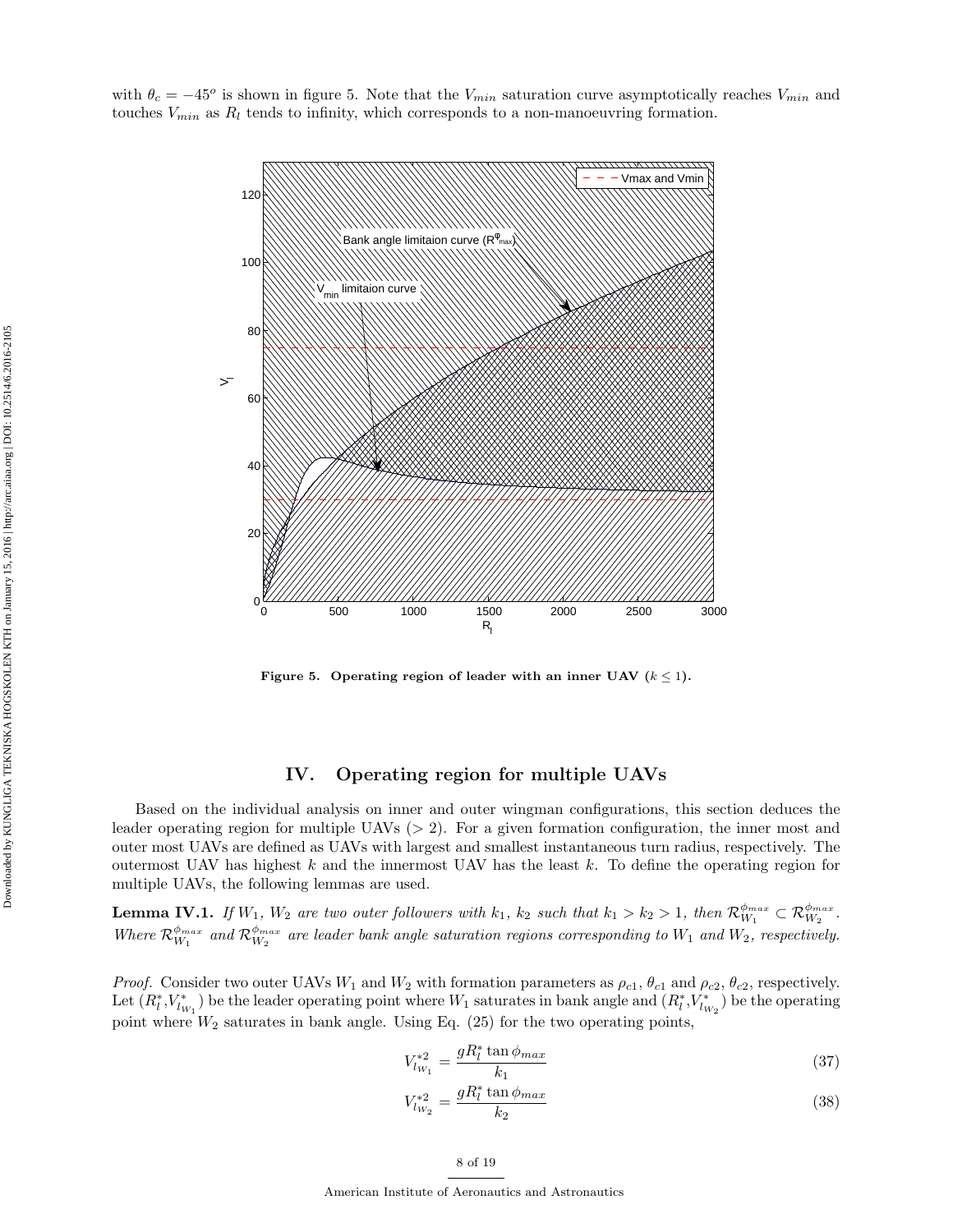Since  $k_1 > k_2$ , it implies

$$
\frac{gR_l^* \tan \phi_{max}}{k_1} < \frac{gR_l^* \tan \phi_{max}}{k_2} \tag{39}
$$

Using Eq. (37) and Eq. (38) in Eq. (39),

$$
V_{l_{W_1}}^* < V_{l_{W_2}}^* \tag{40}
$$

$$
\Rightarrow \mathcal{R}_{W_1}^{\phi_{max}} \subset \mathcal{R}_{W_2}^{\phi_{max}} \tag{41}
$$

 $\Box$ 

From Lemma IV.1 it can be concluded that the bank angle limit of outermost wingman restricts the bank angle limit of the leader.

**Lemma IV.2.** If  $W_1$ ,  $W_2$  are two outer followers with  $k_1$ ,  $k_2$  such that  $k_1 > k_2 > 1$ , then  $\mathcal{R}_{W_1}^{V_{max}} \subset \mathcal{R}_{W_2}^{V_{max}}$ . Where  $\mathcal{R}_{W_1}^{V_{max}}$  and  $\mathcal{R}_{W_2}^{V_{max}}$  are leader  $V_{max}$  saturation regions corresponding to  $W_1$  and  $W_2$ , respectively.

*Proof.* Consider two outer UAVs  $W_1$  and  $W_2$  with formation parameters as  $\rho_{c1}$ ,  $\theta_{c1}$  and  $\rho_{c2}$ ,  $\theta_{c2}$ , respectively. Let  $(R_l^*, V_{w_1}^*)$  be the operating point of the leader where  $W_1$  saturates in maximum airspeed and  $(R_l^*, V_{w_2}^*)$ be the operating point where  $W_2$  saturates in maximum airspeed. Using Eq. (31) for the two operating points,

$$
V_{l_{W_1}}^* = V_{max}/k_1 \tag{42}
$$

$$
V_{lw_2}^* = V_{max}/k_2
$$
\n(43)

Since  $k_1 > k_2$ , it implies

$$
V_{max}/k_1 < V_{max}/k_2 \tag{44}
$$

Using Eq. (42) and Eq. (43) in Eq. (44),

$$
V_{lw_1}^* < V_{lw_2}^* \tag{45}
$$

$$
\Rightarrow \mathcal{R}_{W_1}^{V_{max}} \subset \mathcal{R}_{W_2}^{V_{max}} \tag{46}
$$

 $\Box$ 

From Lemma IV.2 it can be concluded that the maximum airspeed of outermost wingman restricts the maximum airspeed of the leader.

**Lemma IV.3.** If  $W_1$ ,  $W_2$  are two inner followers with  $k_1$ ,  $k_2$  such that  $k_1 \leq k_2 \leq 1$ , then  $\mathcal{R}_{W_1}^{V_{min}} \subseteq \mathcal{R}_{W_2}^{V_{min}}$ . Where  $\mathcal{R}_{W_1}^{V_{min}}$  and  $\mathcal{R}_{W_2}^{V_{min}}$  are  $V_{min}$  saturation regions corresponding to  $W_1$  and  $W_2$ , respectively.

*Proof.* Consider two outer UAVs  $W_1$  and  $W_2$  with formation parameters as  $\rho_{c1}$ ,  $\theta_{c1}$  and  $\rho_{c2}$ ,  $\theta_{c2}$ , respectively. Let  $(R_l^*,V_{l_{W_1}}^*)$  be the operating point of the leader where  $W_1$  saturates in minimum airspeed and  $(R_l^*,V_{l_{W_2}}^*)$ be the operating point where  $W_2$  saturates in minimum airspeed. Using Eq. (31) for the two operating points,

$$
V_{l_{W_1}}^* = V_{min}/k_1 \tag{47}
$$

$$
V_{l_{W_2}}^* = V_{min}/k_2
$$
\n(48)

Since  $k_1 \leq k_2$ , it implies

$$
V_{min}/k_1 \ge V_{min}/k_2\tag{49}
$$

Using Eq. (47) and Eq. (48) in Eq. (49),

$$
V_{l_{W_1}}^* \ge V_{l_{W_2}}^* \tag{50}
$$

$$
\Rightarrow \mathcal{R}_{W_1}^{V_{min}} \subseteq \mathcal{R}_{W_2}^{V_{min}} \tag{51}
$$

 $\Box$ 

American Institute of Aeronautics and Astronautics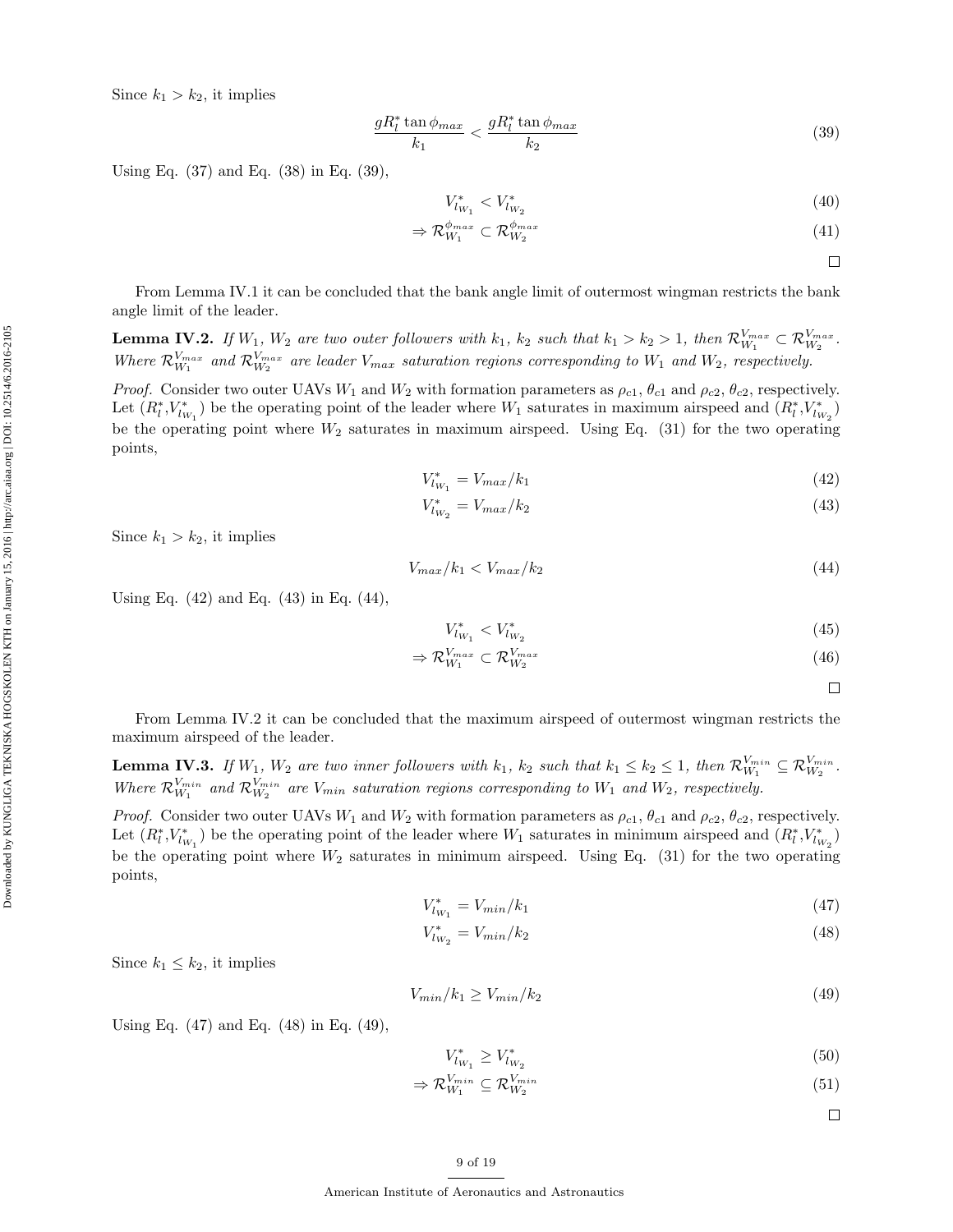Similarly, from the above lemma it can be concluded that the minimum airspeed of innermost wingman restricts the minimum airspeed of the leader.

**Theorem IV.4.** For multiple  $UAV(n > 2)$  formation, the operating region for the leader is the intersection of operating regions imposed by the innermost and the outermost UAV, respectively.

*Proof.* Consider n vehicles in rigid formation, with one leader and  $n-1$  followers. Let the number of outer UAVs and inner UAVs be p and q, respectively with  $p + q = n - 1$ . Let  $W_i$ , for  $i = 1, 2, ..., p$  be the outer vehicles with  $k_i$ , for  $i = 1, 2, ..., p$ . The outer most vehicle  $W_{om}$  has  $k_{om} = \max\{k_i\}$ , for  $i = 1, 2, ..., p$ . Therefore, from lemma IV.1

$$
\mathcal{R}_{W_{om}}^{\phi_{max}} \subseteq \mathcal{R}_{W_i}^{\phi_{max}} \tag{52}
$$

Similarly, from lemma IV.2

$$
\mathcal{R}_{W_{om}}^{V_{max}} \subseteq \mathcal{R}_{W_i}^{V_{max}} \tag{53}
$$

From Eq. (52) and Eq. (53), it can be stated that, the outer most UAV  $W_{om}$  decides the limitation on bank angle  $\phi_l^{max}$  and the leader maximum speed  $V_l^{max}$ . Similarly, the inner most vehicle  $W_{im}$  has  $k_{im} = \min\{k_i\}$ , for  $i = 1, 2, ..., q$ . Therefore, from lemma IV.3

$$
\mathcal{R}_{W_{im}}^{V_{min}} \subseteq \mathcal{R}_{W_i}^{V_{min}} \tag{54}
$$

Hence, the leader minimum speed limitations is limited by the innermost wingman.  $V_l^{min}$  limitation on formation is decided by innermost UAV. The total operating region for multiple UAVs is the intersection of operating regions due to innermost and outermost UAVs

 $\Box$ 

The total operating region in  $(R_l, V_l)$  space is given by

$$
\mathcal{R}^f\equiv\mathcal{R}_{W_{om}}^{\phi_{max}}\cap\mathcal{R}_{W_{om}}^{V_{max}}\cap\mathcal{R}_{W_{im}}^{V_{min}}
$$

The intersection region for a three UAV formation example with  $V_{max} = 75 \text{m/s}, V_{min} = 30 \text{m/s}, \phi_{max} = 20^{\circ}$ ,  $\rho_{c_1} = 300$ m,  $\theta_{c_1} = 45^o$ ,  $\rho_{c_2} = 300$ m and  $\theta_{c_2} = -45^o$  is shown in figure 6.

### V. Simulations

A kinematic model of UAV with bank angle and airspeed saturations is used to verify the operating regions obtained in Section IV. Guidance law proposed in [11] is used for simulations. Maximum bank angle( $\phi_{max}$ ) is chosen as  $|\phi_{max}| \leq 20^{\circ}$  with maximum airspeed  $V_{max}$  as 75 m/s and minimum airspeed as 30 m/s. From Eq. (7), the minimum radius of turn individual UAV at minimum speed corresponds to 252 m. Three UAV rigid formation is considered for simulation with a leader and two followers. The formation m. Three UAV rigid formation is considered for simulation with a leader and two followers. The formation parameters of followers are taken as  $\rho_{c1} = 300\sqrt{2}$  m,  $\theta_{c1} = 45^o$  and  $\rho_{c2} = 300\sqrt{2}$  m,  $\theta_{c2} = -45^o$ , From Eq. (22), the two followers  $W_1$  (outer wingman) and  $W_2$ (inner wingman), have  $k_1 > 1$  and  $k_2 < 1$ , respectively. The leader operating region is generated using bank angle saturation region,  $V_{max}$  saturation region and  $V_{min}$  saturation region as shown in figure 7. Four operating points are chosen, where operating point A is well within the operating region. Operating point B, C and D violate  $V_{max}$  saturation region,  $V_{min}$  saturation region and bank angle saturation region respectively. The leader initial position is  $(0,0)$ and the followers start at (-300,-300) and (300,-300), respectively. The leader and followers have an initial heading of  $0^{\circ}$  and followers have initial airspeed of  $50 \text{m/s}$ . Simulations are performed until first 100 seconds of flight. Results and observations for the simulations are presented in following subsections.

#### A. Operating point A

The leader operating point  $(R_l, V_l)$  A is (1500 m, 50 m/s). Figure 8 shows the trajectories of leader and followers. Errors in  $\rho$  and  $\theta$  are plotted in figure 9 showing that the rigid formation is achieved in 35 seconds and is maintained thereafter. Figure 10, shows the airspeed and bank angles of leader and followers, respectively. It can be observed that spped and bank angle for all the vehicles are within flyable limits as analysed in this work.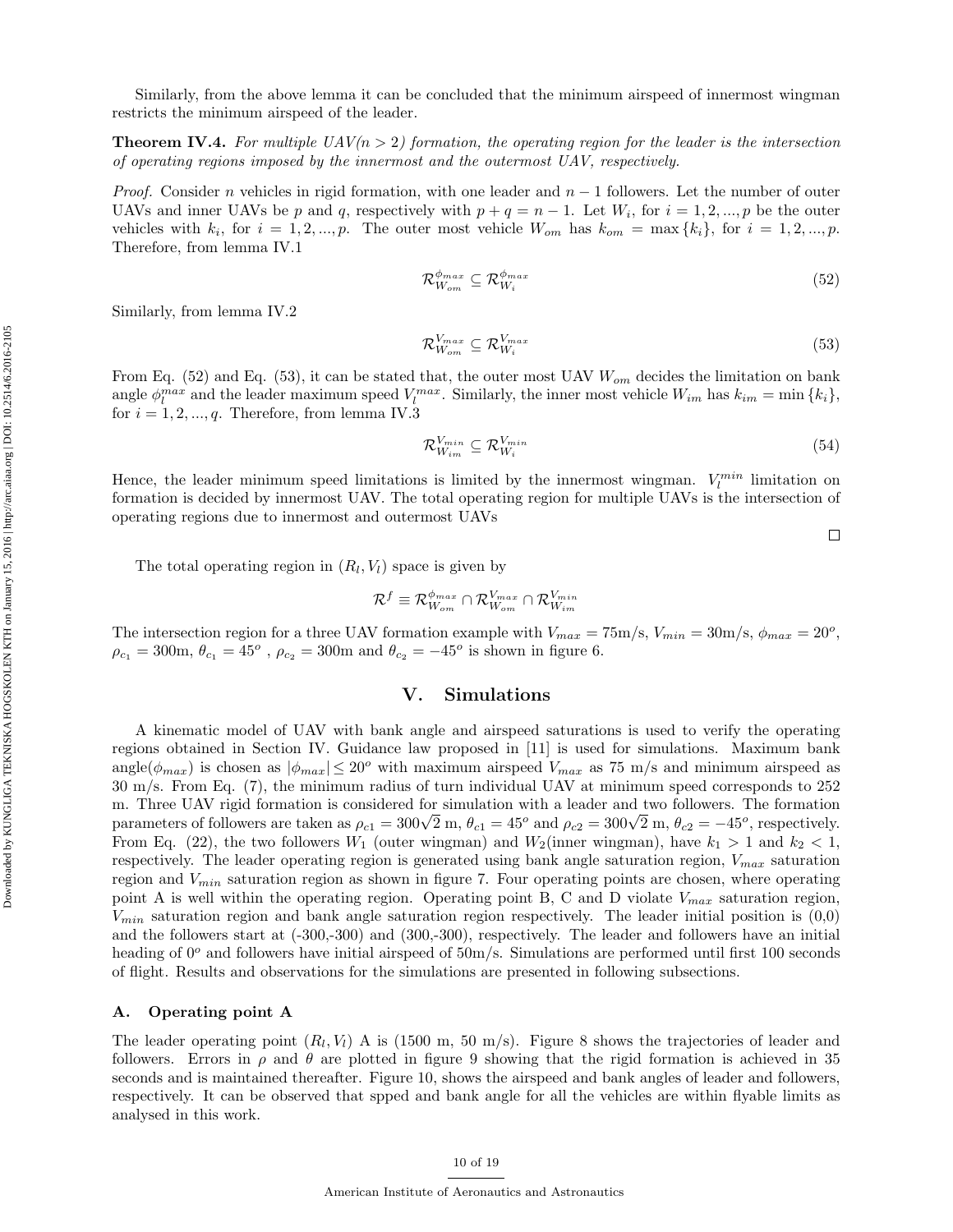

Figure 6. Operating region for multiple UAVs.



Figure 7. Operating points for simulations.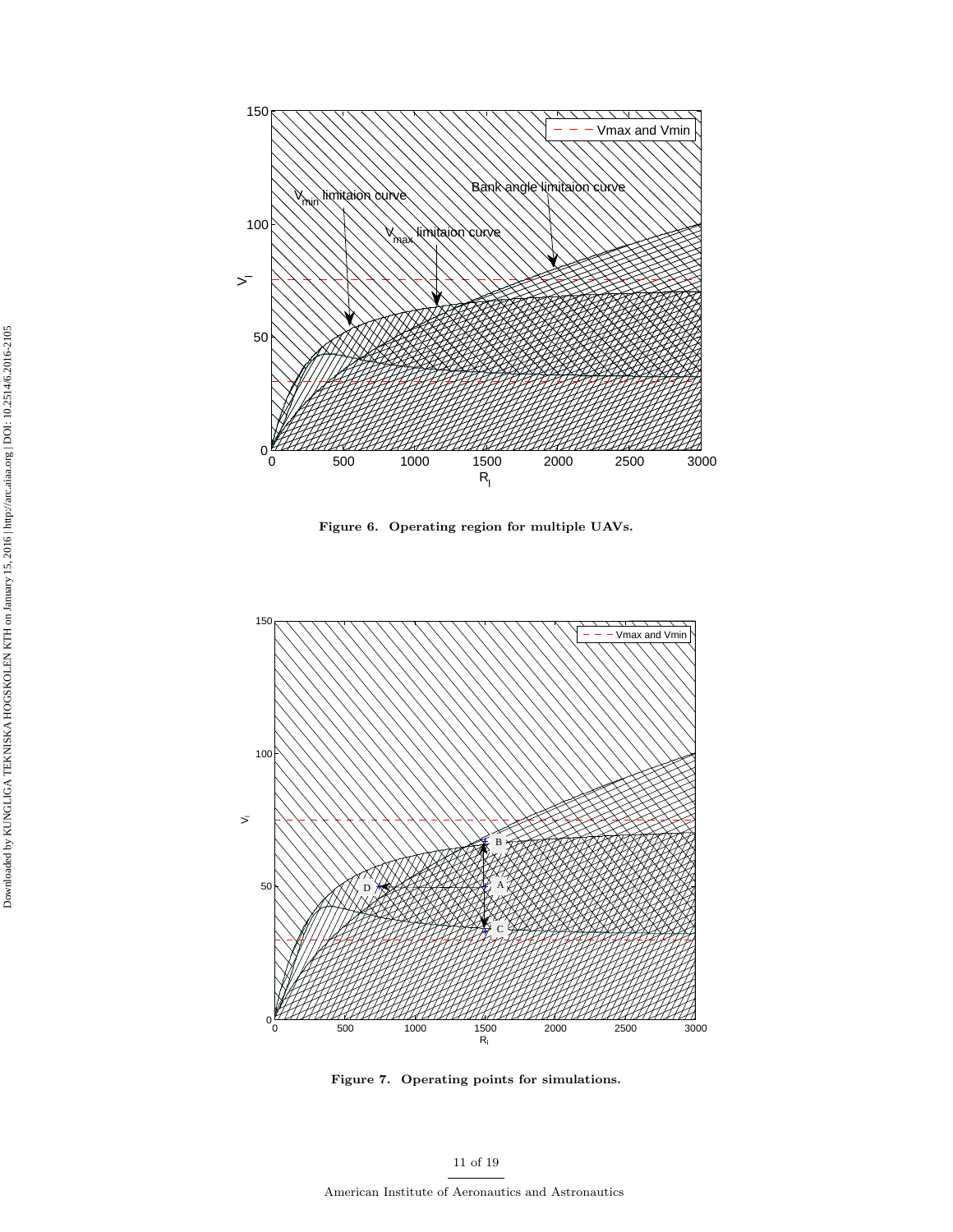

Figure 8. UAV trajectories for operating point A.



Figure 9. Errors for operating point A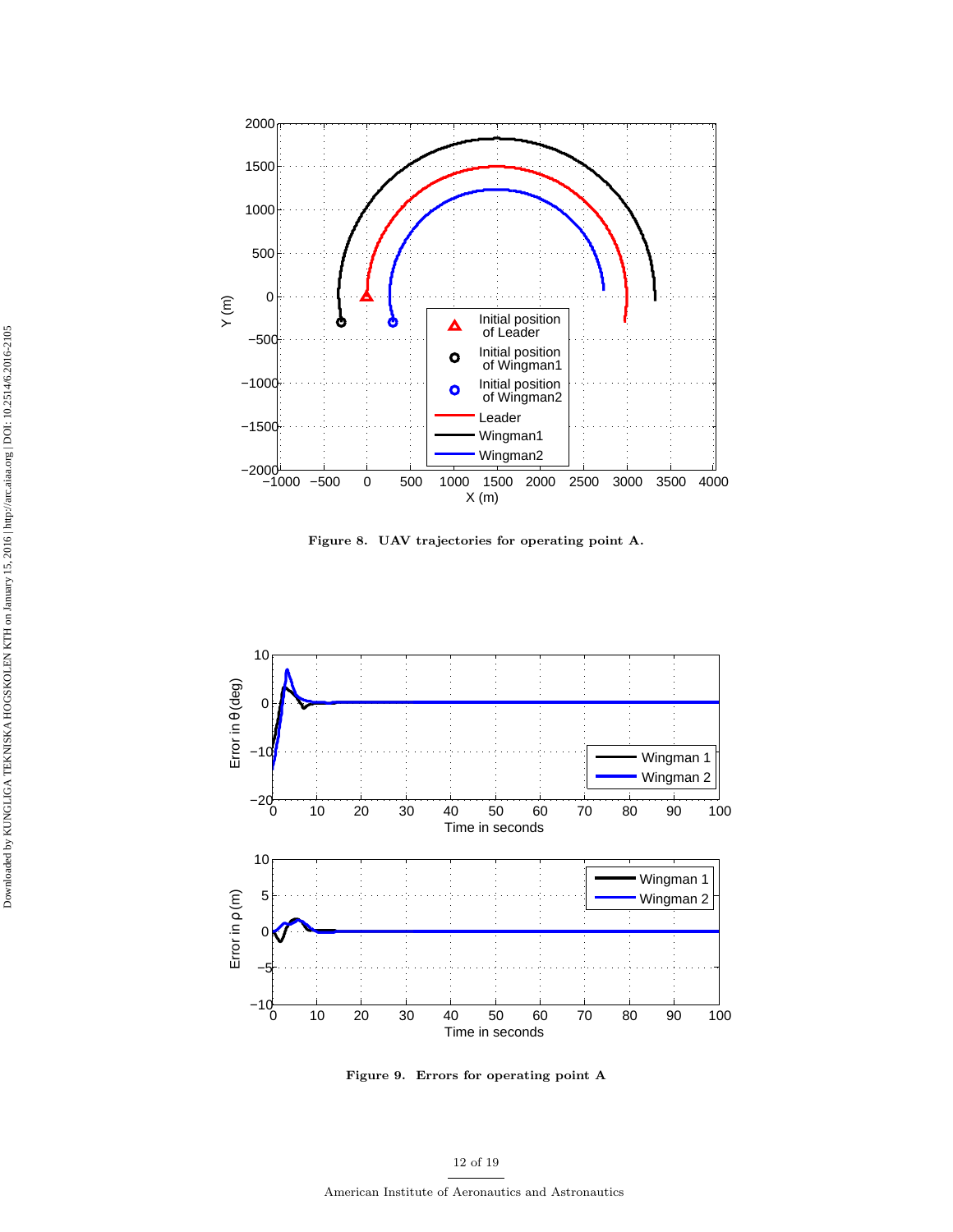

Figure 10. Velocities and headings for operating point A.

### B. Operating point transition from A to B

In this case, the operating point  $(R_l, V_l)$  starts from point A (1500 m, 50 m/s) and after 40 seconds it gradually moves to point B (1500 m, 67 m/s) which violates the  $V_{max}$  saturation constraint. Figure 11 shows the trajectories of leader and followers. Errors in  $\rho$  and  $\theta$  plotted in figure 12. Errors indicate that the outer wingman drifts out of the formation. Figure 13, shows the airspeed and bank angles for the vehicles. It can be observed that the outer UAV reaches saturation in maximum airspeed. This confirms to the analytic result of  $V_{max}$  saturation region given by Eq. (33).

### C. Operating point transition from A to C

In this case, the operating point moves from A to point C (1500 m,  $33 \text{ m/s}$ ). Figure 14 shows the trajectories of leader and followers. Errors in  $\rho$  and  $\theta$  are plotted in figure 15. Errors show that the inner wingman drifts away from the formation. Figure 16, shows the airspeed and bank angles of the three vehicles. The inner wingman reaches stalling speed is unable to sustain a rigid formation. It can be observed that the inner UAV has reached saturation in minimum airspeed. The simulation validates the analysis of  $V_{min}$  saturation region given by Eq. (36).

### D. Operating point transition from A to D

In this case, the transition is from point A to D (750 m, 50 m/s). Figure 17 shows the trajectories of leader and followers. Errors in  $\rho$  and  $\theta$  are plotted in figure 18 which shows that the outer UAV drifts from the formation. Figure 19, shows the airspeed and bank angles of leader and followers and it can be observed that the outer UAV saturates in bank angle. This is in accordance with analysis of bank angle saturation region given by Eq. (27).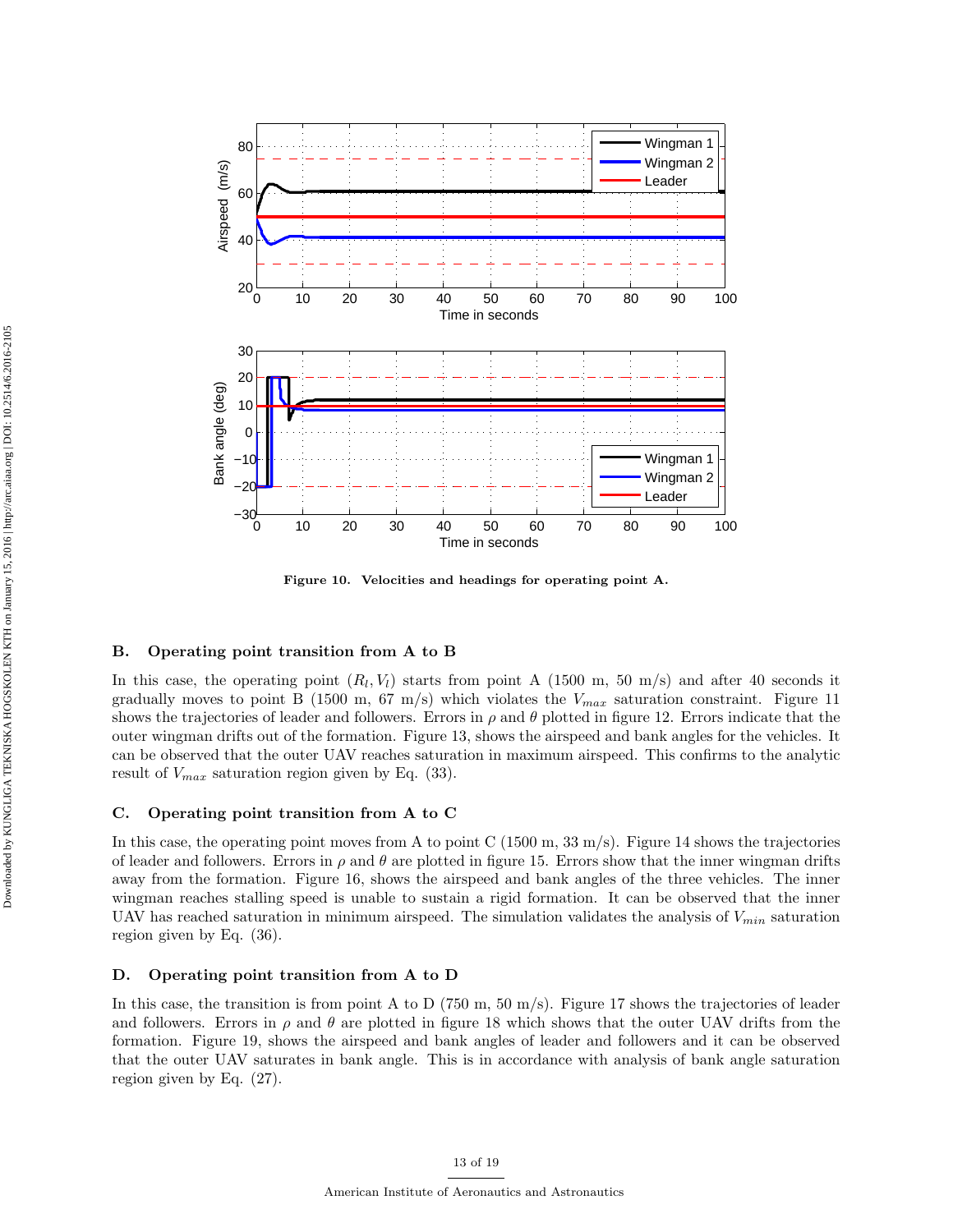

Figure 11. Trajectories for leader transition from operating point A to point B.



Figure 12. Errors for leader transition from operating point A to point B.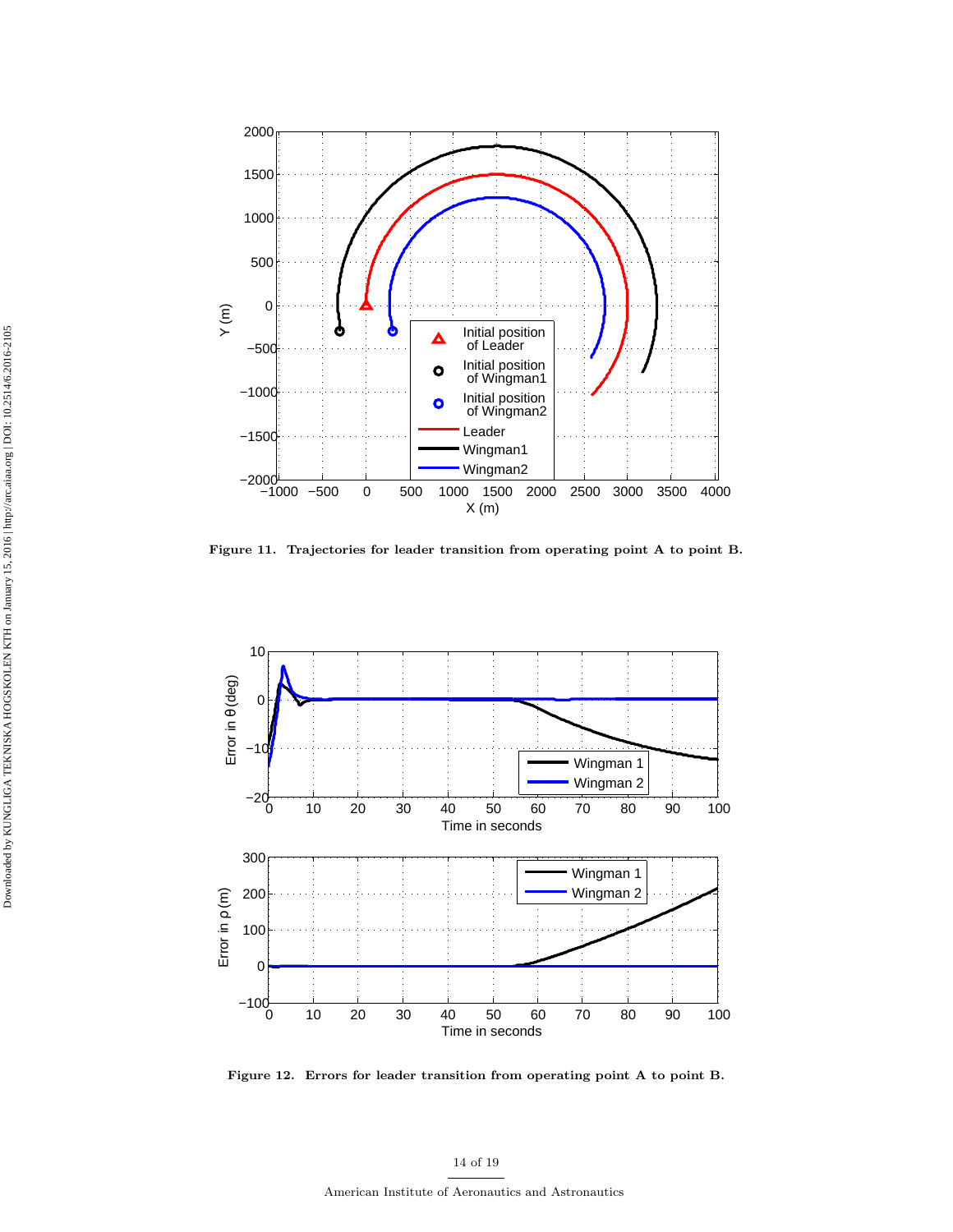

Figure 13. Velocities and headings for leader transition from operating point A to point B.



Figure 14. Trajectories for leader transition from operating point A to point C.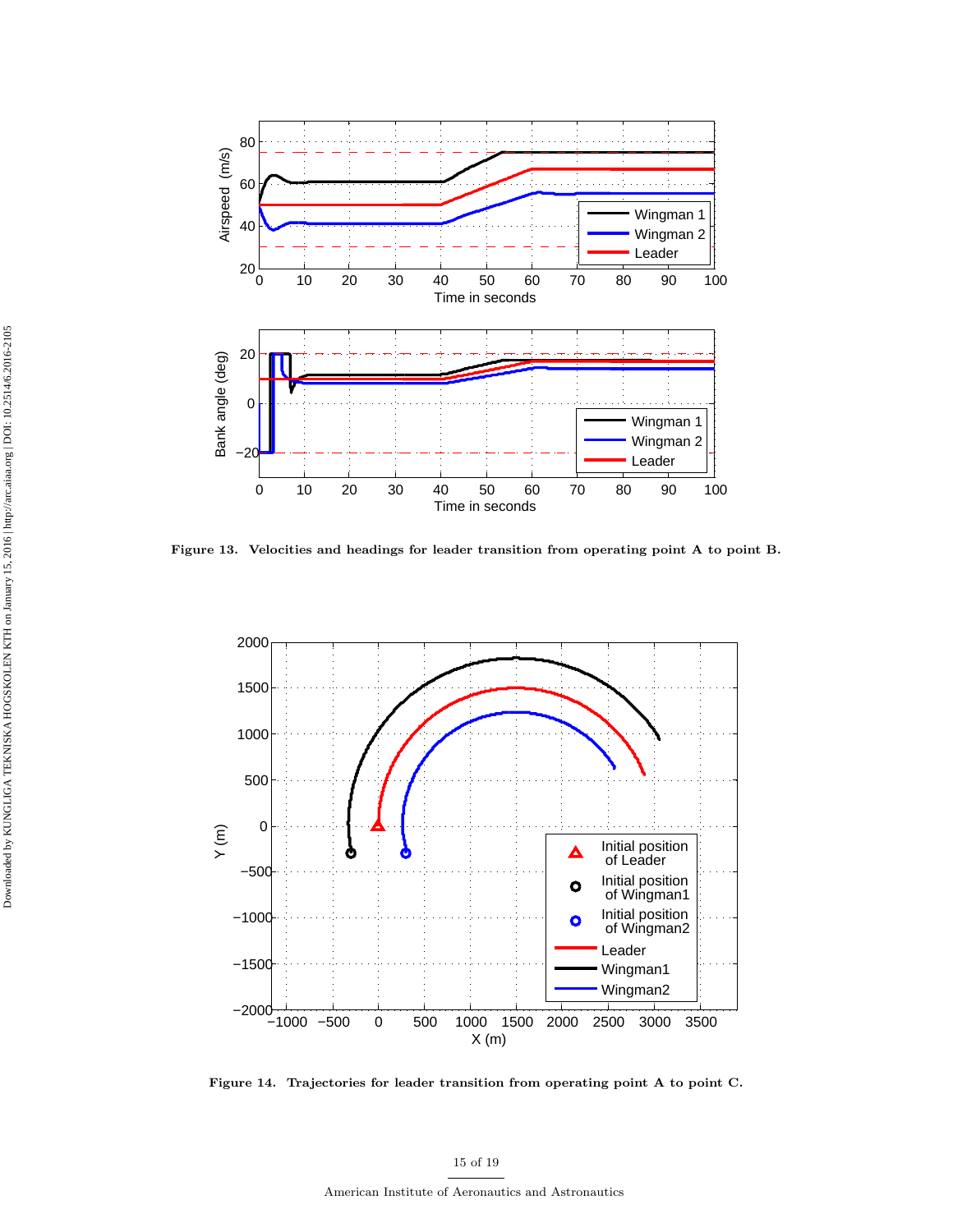

Figure 15. Errors for leader transition from operating point A to point C.



Figure 16. Velocities and headings for leader transition from operating point A to point C.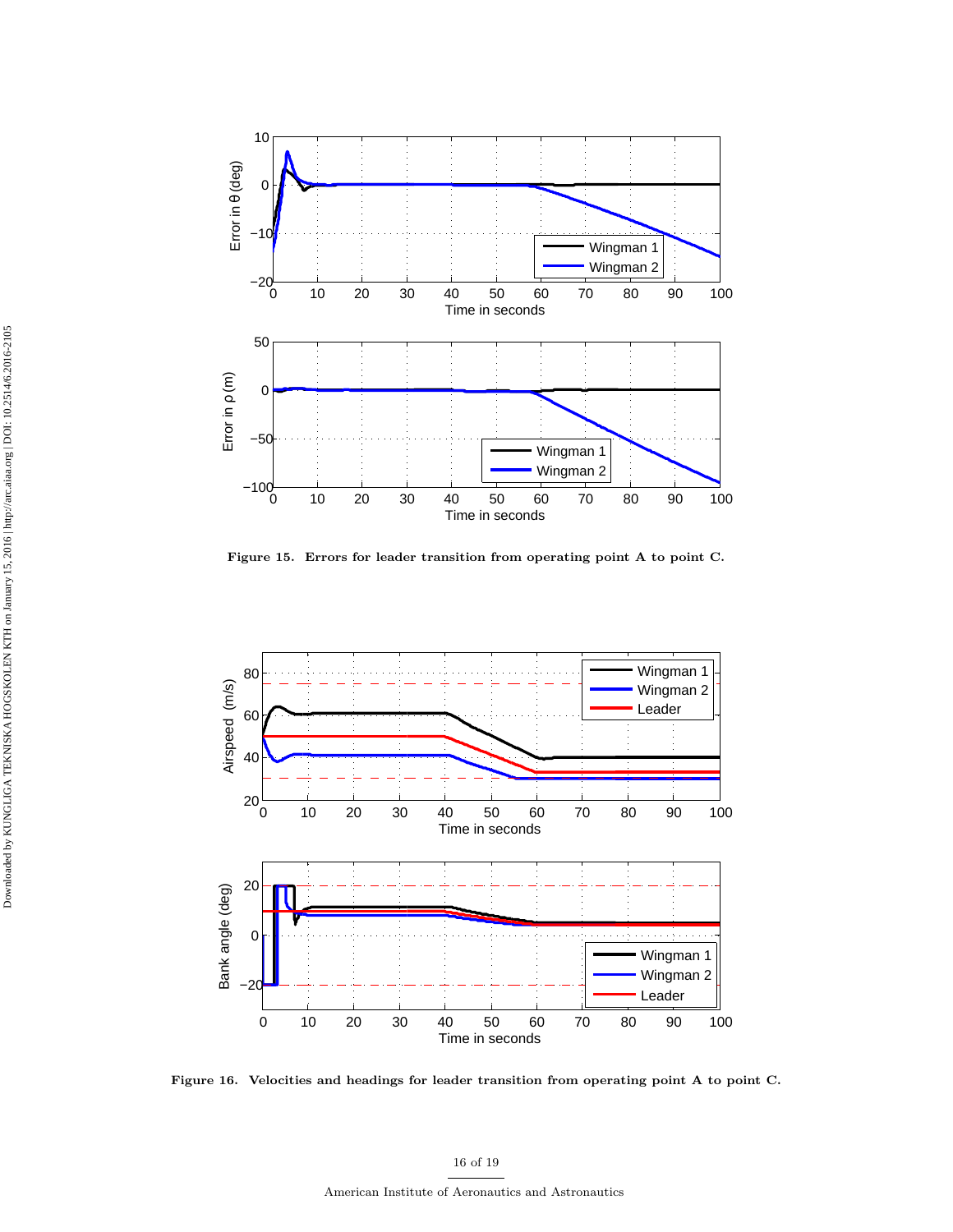

Figure 17. Trajectories for leader transition from operating point A to point D.



Figure 18. Errors for leader transition from operating point A to point D.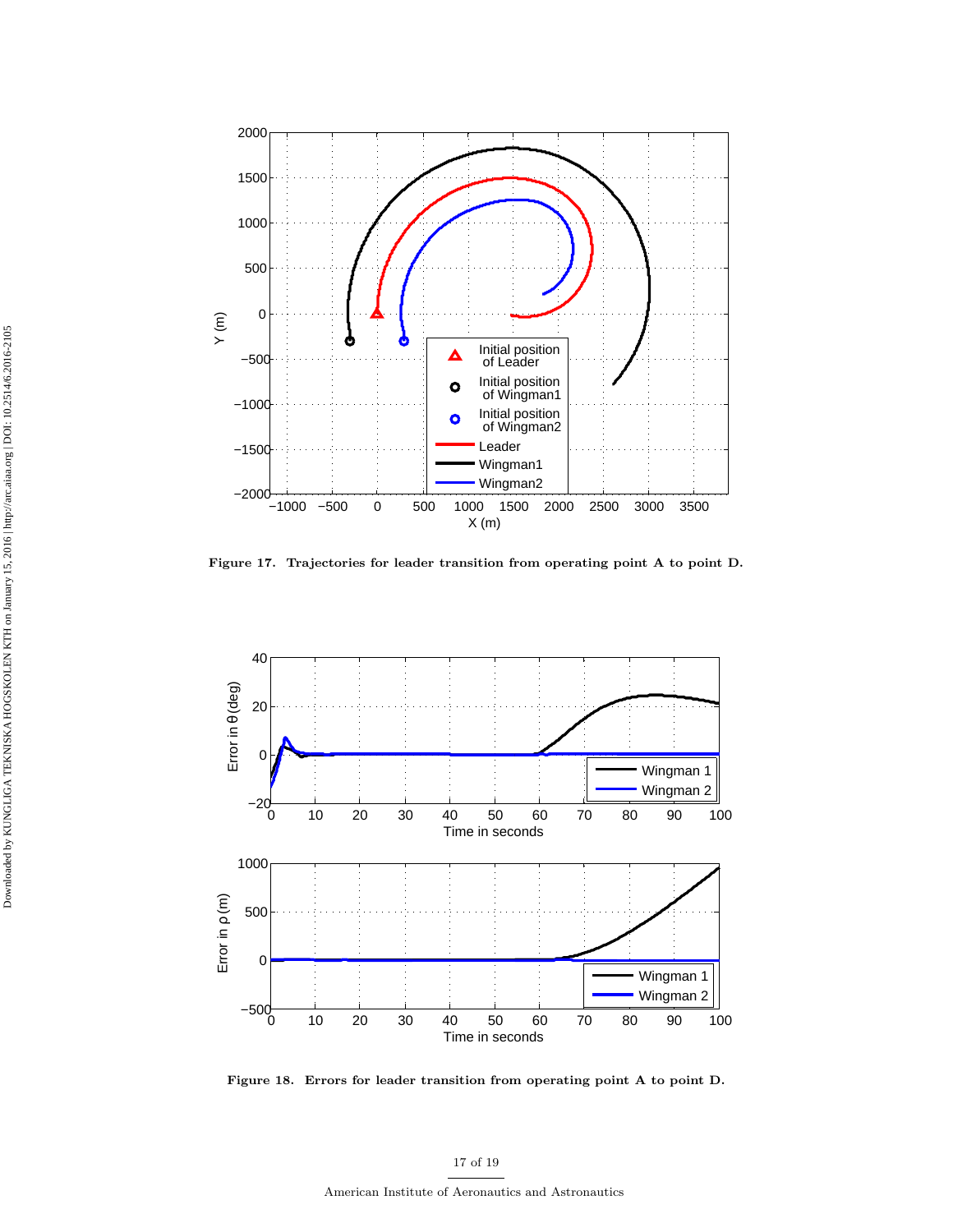

Figure 19. Velocities and headings for leader transition from operating point A to point D.

# VI. Conclusions

The aim of this work was to obtain an closed form operating region for leader subject to constraints by wingmen. Relation between kinematic constraints and formation kinematics were analysed. The analysis is used to define curves representing bounds on operating region for leader in  $(R_l, V_l)$  space for a two UAV rigid formation. The bounds obtained are related to the kinematic constraints on the wingman. Scenarios with multiple wingmen were considered. And it was proven mathematically, that the leader operating region is effected only by the outermost and the innermost followers. Using this result the actual leader operating region was defined for formation with multiple followers. Simulations were performed for different operating points in the operating region of leader. Observations infer the compliance of simulation studies with the theoretical findings.

### References

<sup>1</sup> Tahk, M-J., Park, C-S., and Ryoo, C-K. "Line-of-Sight Guidance Laws for Formation Flight", Journal of Guidance, Control and Dynamics, Vol.28, No.2, 2005, pp. 708–716.

<sup>2</sup> Pachter, M., D'Azzo, J.J., and Dargan. "Automatic Formation Flight Control", Journal of Guidance, Control and Guidance, Vol. 17, No. 6, 1994, pp. 1380-1383.

<sup>3</sup> Fabrizio Giulietti, Lorenzo Pollini and Mario Innocenti. "Autonomous Formation Flight" IEEE Control System Magazine, Vol. 20, No. 6, 2000, pp. 34-44.

<sup>4</sup> Jaydev P. Desai, James P.Ostrowski and R. Vijay Kumar "Modelling and Control of Formations of Nonholonomic Mobile Robots" IEEE Transactions on Robotics and Automation, Vol. 17, No. 6, 2001, pp. 905-908.

<sup>5</sup> M. A. Lewis and K. H. Tan "High Precision Formation Control of Mobile Robotics using Virtual Structures" Autonomous Robots, Vol. 4, No. 4, 1997, pp. 387-403.

<sup>6</sup> N. H. M. Li and H. H. T. Liu "Formation UAV Flight Control using Virtual Structure and Motion Synchronization" Proceedings of 2008 American Control Conference, 2008, pp. 1782-1787.

<sup>7</sup> Chang Boon Low and Quee San Ng "A Flexible Virtual Structure Formation Keeping Control for Fixed-Wing UAVs" IEEE International Conferece on Control and Automation, 2011, pp. 621-626.